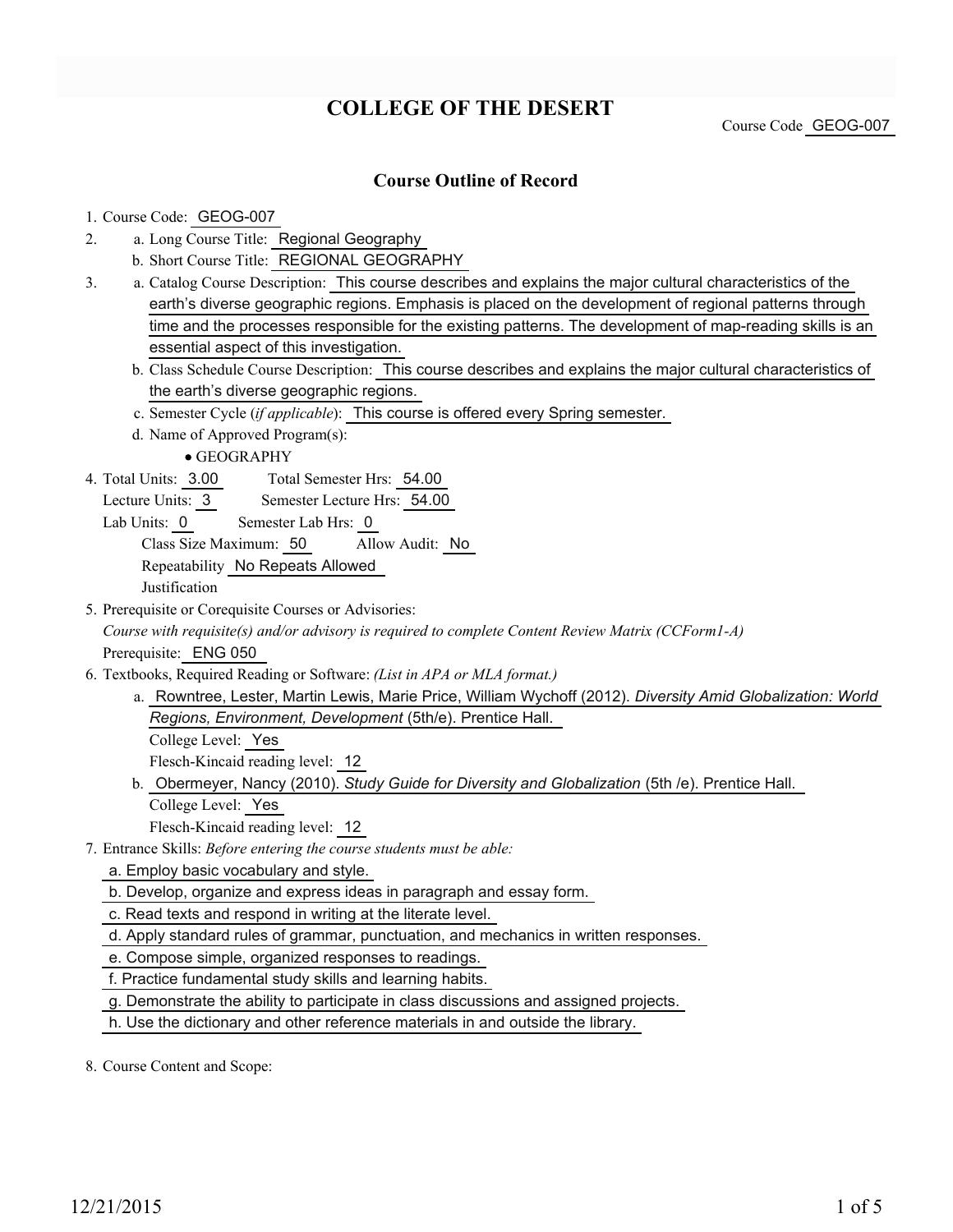### Lecture:

| 1. Modern college geography and the concept of the region |  |  |  |
|-----------------------------------------------------------|--|--|--|
| 2. Regional patterns of the New World                     |  |  |  |
| 1. United States and Canada                               |  |  |  |
| 2. Middle America                                         |  |  |  |
| 3. South America                                          |  |  |  |
| 3. Regional patterns of Europe                            |  |  |  |
| 1. West Europe                                            |  |  |  |
| 2. East Europe                                            |  |  |  |
| 3. The USSR                                               |  |  |  |
| 4. Regional patterns of Asia                              |  |  |  |
| 1. East Asia                                              |  |  |  |
| 2. South Asia                                             |  |  |  |
| 3. Southeast Asia                                         |  |  |  |
| 5. Regional patterns of Africa                            |  |  |  |
| 1. Africa south of the Sahara                             |  |  |  |
| 2. North Africa and Southwest Asia                        |  |  |  |
| 6. Regional patterns of Australia and Oceania             |  |  |  |

Lab: *(if the "Lab Hours" is greater than zero this is required)*

9. Course Student Learning Outcomes:

1. Students will describe the basic aspects of the cultural regions of the world with emphasis on their origin, development and present configuration.

2. Students will analyze and describe the regional economic health and specialization within a world systems perspective

10. Course Objectives: Upon completion of this course, students will be able to:

a. Analyze the basic aspects of the cultural regions of the world with emphasis on their origin, development and present configuration.

b. Evaluate the nature of the interrelationships existing between people and their environment.

c. Examine the distributional patterns of cultural features emphasizing the integrated nature of the world community today.

d. Recognize and utilize relevant printed resource materials in the form of books and articles pertaining to the study of the culture regions.

e. Encourage an approach to the resolution of problems associated with the world regional environment which emphasizes the precise and objective analysis of relevant data in formulating scientific generalizations.

Methods of Instruction: *(Integration: Elements should validate parallel course outline elements)* 11.

- a. Discussion
- b. Lecture
- c. Participation

Other Methods:

Video Student papers and reports

12. Assignments: (List samples of specific activities/assignments students are expected to complete both in and outside of class.) In Class Hours: 54.00

Outside Class Hours: 108.00

a. Out-of-class Assignments

a.Readings in the textbook and in recommended supplementary literature.

b. In-class Assignments

a. Attendance of lectures by guest speakers, including the taking of detailed notes. b. Viewing of films and slide programs, including the taking of notes. c. Listening to sound recordings and taking notes. d. Special reports by students, in panel or singly. e.Participating in class research projects involving the collection, compilation and interpretation of data, including the composition of written or oral reports.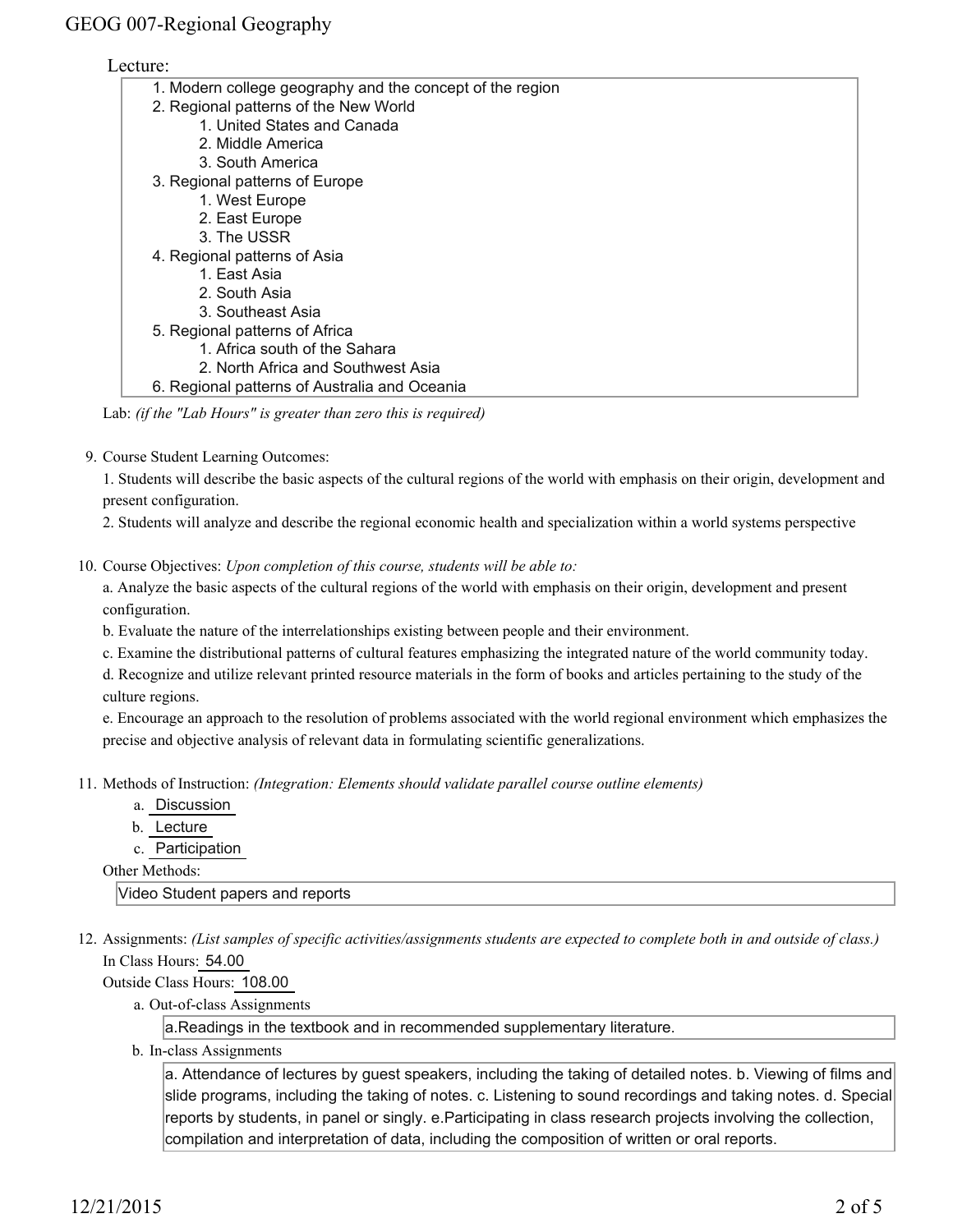## GEOG 007-Regional Geography

- 13. Methods of Evaluating Student Progress: The student will demonstrate proficiency by:
	- College level or pre-collegiate essays
	- Written homework
	- Term or research papers
	- Presentations/student demonstration observations
	- Group activity participation/observation
	- True/false/multiple choice examinations
	- Mid-term and final evaluations
	- Student participation/contribution
- 14. Methods of Evaluating: Additional Assesment Information:

a. Essay b. Non-computational problem-solving c. Skill demonstration d. Multiple choice e. Other (matching, fill-in, true-false)

15. Need/Purpose/Rationale -- All courses must meet one or more CCC missions.

IGETC Area 4: Social and Behavioral Sciences

E: Geography

CSU GE Area D: Social, Political, and Economic Institutions and Behavior, Historical

D5 - Geography

PO-GE C1-Natural Sciences

Explain concepts and theories related to physical, chemical, and biological natural phenomena.

Draw a connection between natural sciences and their own lives.

PO-BS Critical Thinking

Locate questions and problems as a result of conversation, reading, and lectures

Assess relevant information and come to thought-out conclusions and solutions.

Value open-mindedness.

Communicate meaningfully with others.

IO - Personal and Professional Development

Develop realistic goals.

Display habits of intellectual exploration, personal responsibility, and physical well being.

Demonstrate an understanding of ethical issues to make sound judgments and decisions.

Value diverse cultures and populations.

Value the feedback of others.

IO - Scientific Inquiry

Recognize the utility of the scientific method and its application to real life situations and natural phenomena.

IO - Critical Thinking and Communication

Apply standard conventions in grammar, mechanics, usage and punctuation.

IO - Global Citizenship - Scientific & Technological Literacy

 Utilize quantitative expression in a variety of contexts. These would include units of measurement, visual representations, and scales and distributions.

 Synthesize, interpret, and infer, utilizing information, data, and experience to solve problems, innovate, and explore solutions.

IO - Global Citizenship - Ethical Behavior

Apply ethical reasoning to contemporary issues and moral dilemmas.

Appreciate the complexity of global relationships between self and others, as well as self and the environment.

Integrate universally accepted values such as honesty, responsibility, respect, fairness, courage and

compassion into judgments and decision-making.

PO-SSS Personal Development and Responsibility

Display habits of intellectual exploration, personal responsibility, and physical well being.

Develop individual responsibility, personal integrity, and respect for diverse people and cultures.

Value and accept people with different cultural and linguistic backgrounds and abilities.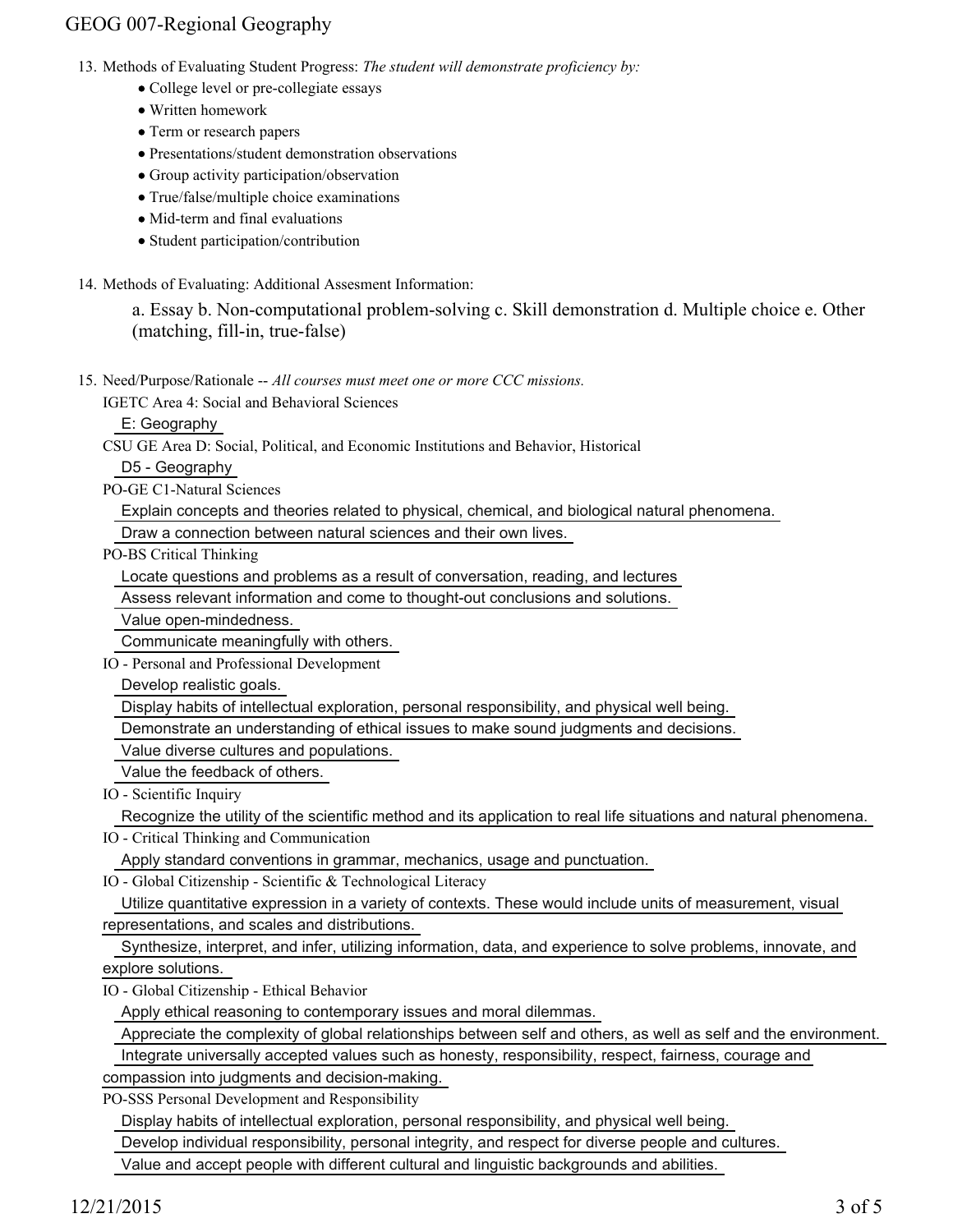## GEOG 007-Regional Geography

 Understand ethical issues to make sound judgments and decisions. PO-SSS Self-Awareness, Self-Understanding, and Self-Advocacy self knowledge. Develop realistic goals. Appreciate the value of feedback. Adapt to challenging situations. Teach the people around them. PO-SSS Self-Sufficiency and Independent Learning Identify and utilize services, programs, and resources to become life-long learners including, but not limited to: Student Development Courses Tutorial Assistance Counseling Services Special Programs for Student Success Admissions and Records Financial Aid Scholarship information Career/Transfer Center Resources

### 16. Comparable Transfer Course

| <b>University</b><br><b>System</b> | Course<br>Campus<br><b>Number</b> | <b>Course Title</b>                                      | Catalog<br>Year |
|------------------------------------|-----------------------------------|----------------------------------------------------------|-----------------|
| UC                                 | GEOG 4<br>UCLA                    | Globalization: Regional Development and World<br>Economy | 2010-11         |

#### 17. Special Materials and/or Equipment Required of Students:

| <sup>18.</sup> Materials Fees:<br>Required Material?                 |                      |                   |  |  |  |  |
|----------------------------------------------------------------------|----------------------|-------------------|--|--|--|--|
| <b>Material or Item</b>                                              | <b>Cost Per Unit</b> | <b>Total Cost</b> |  |  |  |  |
| 19. Provide Reasons for the Substantial Modifications or New Course: |                      |                   |  |  |  |  |
| This course is due for periodic review.                              |                      |                   |  |  |  |  |
| a. Cross-Listed Course (Enter Course Code): N/A<br>20.               |                      |                   |  |  |  |  |
| b. Replacement Course (Enter original Course Code): N/A              |                      |                   |  |  |  |  |
| 21. Grading Method (choose one): Letter Grade Only                   |                      |                   |  |  |  |  |
| 22. MIS Course Data Elements                                         |                      |                   |  |  |  |  |
| a. Course Control Number [CB00]: CCC000273528                        |                      |                   |  |  |  |  |
| b. T.O.P. Code [CB03]: 220600.00 - Geography                         |                      |                   |  |  |  |  |
| c. Credit Status [CB04]: D - Credit - Degree Applicable              |                      |                   |  |  |  |  |
| d. Course Transfer Status [CB05]: A = Transfer to UC, CSU            |                      |                   |  |  |  |  |
| e. Basic Skills Status [CB08]: $2N = Not basic skills course$        |                      |                   |  |  |  |  |
| f. Vocational Status [CB09]: Not Occupational                        |                      |                   |  |  |  |  |
| g. Course Classification [CB11]: A - Liberal Arts and Sciences       |                      |                   |  |  |  |  |
| h. Special Class Status [CB13]: N - Not Special                      |                      |                   |  |  |  |  |
| i. Course CAN Code [CB14]: N/A                                       |                      |                   |  |  |  |  |
| j. Course Prior to College Level [CB21]: $Y = Not$ Applicable        |                      |                   |  |  |  |  |
| k. Course Noncredit Category [CB22]: Y - Not Applicable              |                      |                   |  |  |  |  |
| 1. Funding Agency Category [CB23]: $Y = Not$ Applicable              |                      |                   |  |  |  |  |
| m. Program Status [CB24]: 1 = Program Applicable                     |                      |                   |  |  |  |  |
|                                                                      |                      |                   |  |  |  |  |